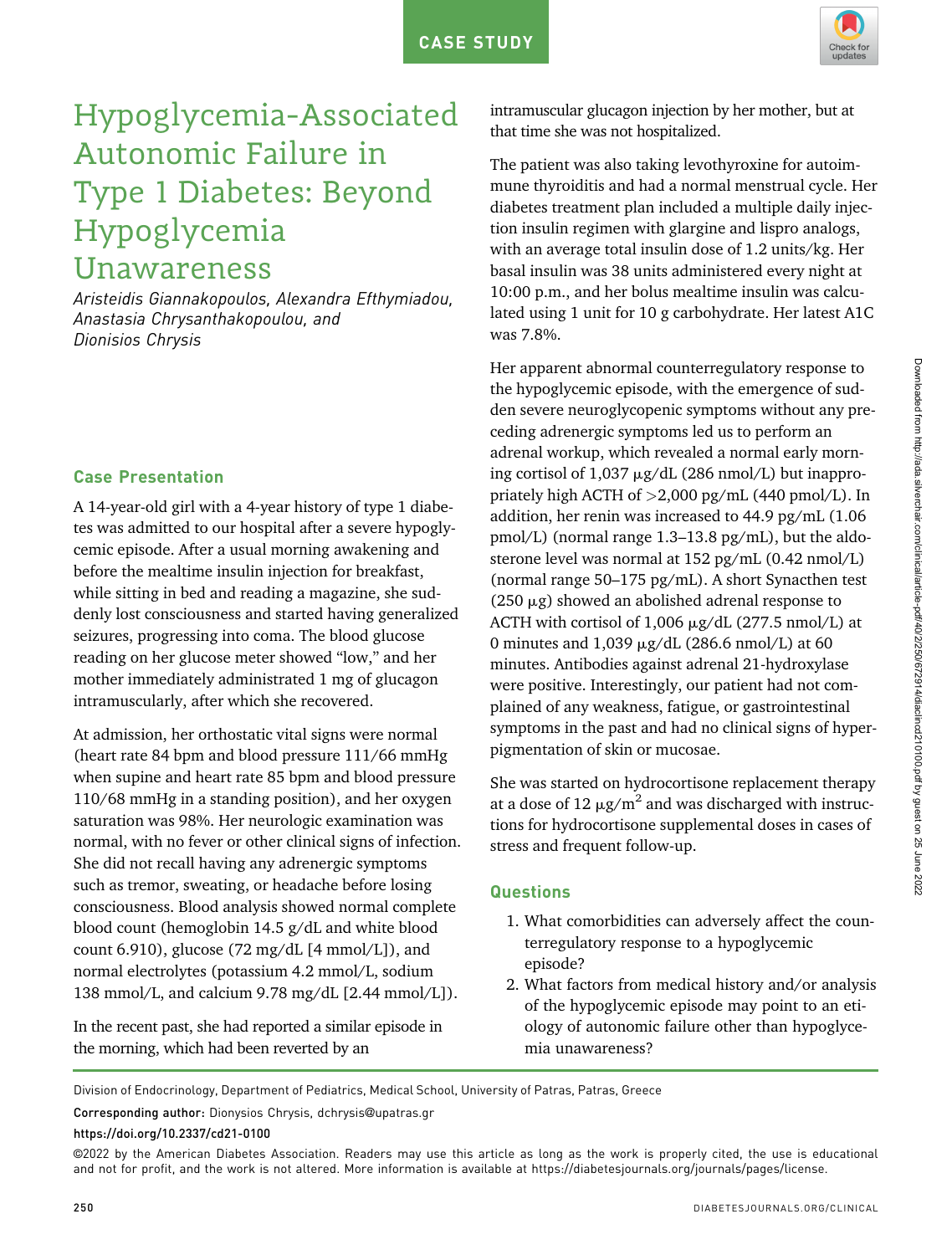# **Commentary**

Hypoglycemic episodes are a frequent complication in type 1 diabetes, as a result of the long-term effort to maintain glucose levels within the euglycemic range (1). Frequent hypoglycemic events may lead to the development of hypoglycemia unawareness, a gradually developing phenomenon defined as a patient's inability to detect an impending hypoglycemia event (2). It is also known as hypoglycemia-associated autonomic failure (HAAF) (3), is enhanced by antecedent hypoglycemia (4), and affects as many as 29% of children and adolescents with type 1 diabetes (1).

The first step in the physiological chain of reactions to hypoglycemia is the suppression of endogenous insulin production to untraceable levels, which is unattainable in people with type 1 diabetes because of the presence of exogenous insulin in the bloodstream (5). The second step is the increase of glucagon secretion, which may also be impaired in patients with diabetes because of the existent insulin (6), an inherent dysfunction of the neighboring β-cells, or other unidentified factors (7). At even lower blood glucose levels, adrenaline, growth hormone, and cortisol are also increased to protect the brain from hypoglycemia. Activation of the autonomic nervous system is clinically manifested by the adrenergic symptoms of sweating, tremor, and tachycardia. Although the glycemic thresholds for the above reactions in normal individuals follow a strict order and are reproducible, this is not the case in people with type 1 diabetes (5). Recurrent episodes of hypoglycemia lower the threshold of sympathoadrenal responses, resulting in HAAF, a major component of hypoglycemia unawareness (2).

Adrenaline production during the counterregulatory response is linked to cortisol secretion in the adrenals, demonstrated initially in hypophysectomized rats that showed a marked reduction in epinephrine secretion, which was restored by ACTH. Glucocorticoids from the adrenal cortex activate the phenyl-ethanolamine Nmethyltransferase, an enzyme found primarily in the adrenal medulla that converts norepinephrine to epinephrine (8). The adrenal medulla receives portal venous blood with a cortisol concentration 100-fold higher than peripheral blood. Impaired cortisol secretion in adrenal insufficiency reduces the rate at which epinephrine is secreted in response to hypoglycemia (9).

The above pathophysiological consequences may occur during the autoimmune destruction of adrenals, which

is reported in only 0.5% of patients with type 1 diabetes (10), a frequency that is still 10 times higher than in the general population (11). The constellation of type 1 diabetes, autoimmune adrenalitis, and Hashimoto's thyroiditis constitutes the autoimmune polyglandular syndrome type 2 (APS 2) syndrome. APS 2 occurs mostly during the third or fourth decade of life, with a prevalence of 1 in 20,000, with occurrence more frequently in females (12). It is rare in childhood and adolescence, with only a few cases reported (13). Characteristically, for each of the component diseases of APS 2, organ-specific autoantibodies are detected (12).

In this case, the development of autoimmune adrenalitis was indolent and, at that time, restricted to glucocorticoid insufficiency. Mineralocorticoids in serum were within the normal range, as were electrolytes. Furthermore, our patient did not complain of any weakness, fatigue, or skin hyperpigmentation. However, these endocrinopathies evolve over time, and frequent surveillance is needed.

The characteristics of the hypoglycemic episode in the context of the patient's glycemic profile may give some clues for suspecting an abnormal adrenal function. Our patient's inadequate glycemic regulation without frequently reported hypoglycemic events was unlikely to have primed the development of hypoglycemia unawareness. Thus, the complete absence of adrenergic symptoms in response to the low levels of glucose pointed to low adrenaline or noradrenaline production, apparently caused by the insufficient intra-adrenal cortisol.

The importance of establishing early the diagnosis of adrenal insufficiency is crucial in these cases because a severe hypoglycemic episode may easily evolve into a life-threatening situation.

It is important to realize that, in the context of type 1 diabetes, the absence of an adrenergic component in a hypoglycemia response is not always because of hypoglycemia unawareness but may represent adrenal failure as part of an autoimmune polyglandular syndrome.

## Clinical Pearls

- The dissection of a severe hypoglycemic episode may reveal an abnormal counterregulatory response in a patient with type 1 diabetes.
- HAAF in the context of non-tight glycemic regulation may point to a different etiology than hypoglycemia unawareness.